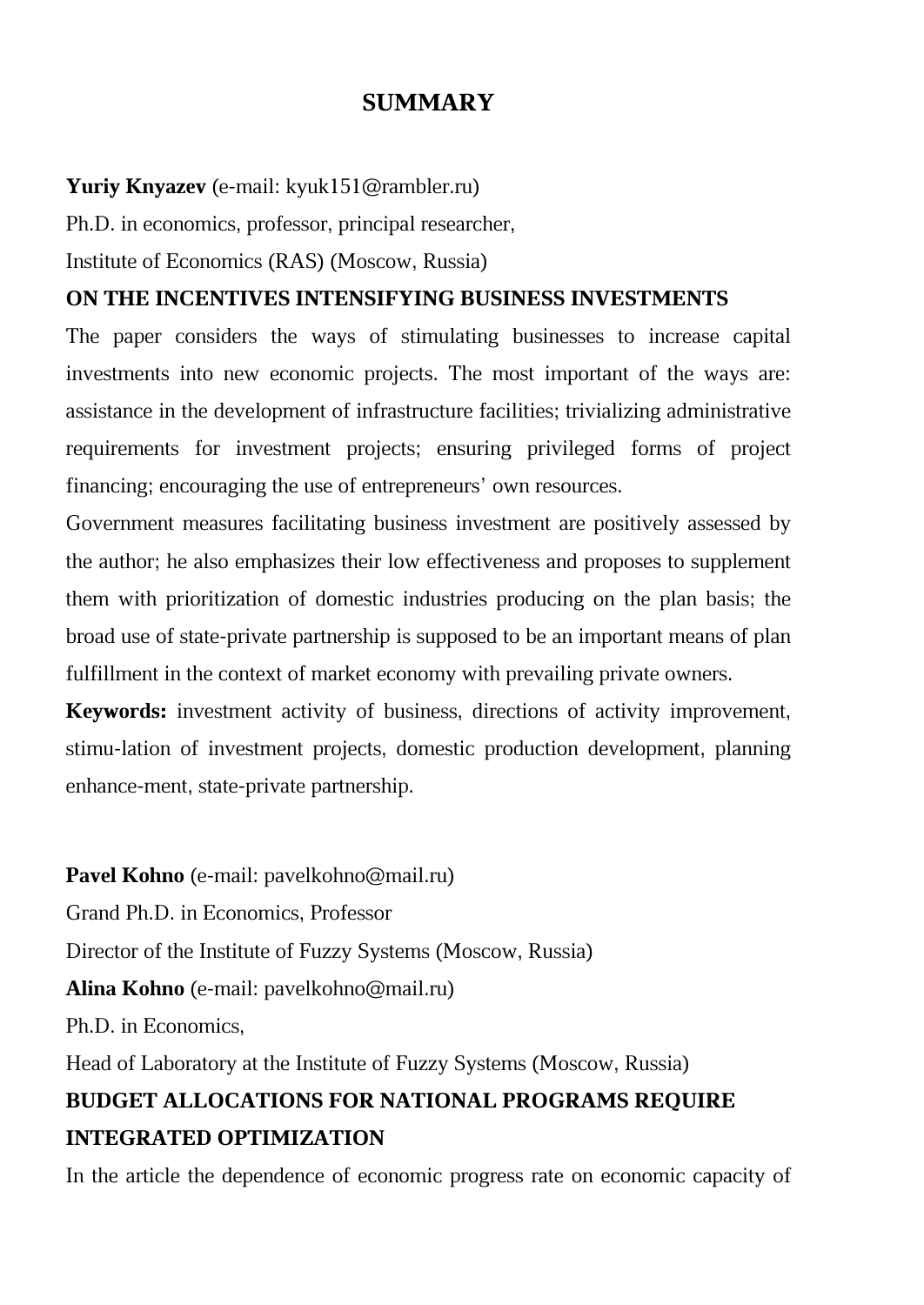the state is investigated, and the method of systemic coordination of budget expenses on national projects (programs) is offered. This method is based on administrative ap-proach to the assessment of the efficiency of budgetary funds use and is applied at planning and implementation stages of the program.

The key principle of its functioning implies that there is a stable relationship between the degree of program coordination and the efficiency of the financial resources spent on it. The method provides governmental bodies with an efficient tool for assessing the extent of coordination of actions between the programs and program parts.

**Keywords**: economy of the public sector, national programs, high-performance pro-duction, growth rates, financial and economic indicators, expense ratios, resource coordination assessment, efficiency of budgetary funds.

#### **Yakov Dolgov** (e-mail: yakov.birnov@mail.ru)

post-graduate student of Tver State University (Tver, Russia)

# **THE EMERGENCE OF DIGITAL MONEY AS INHERENT TO INFORMATION SOCIETY**

The article examines the process of global informatization of society, which is dynamically developing owing to the Internet and blockchain technology. This leads to a new technological paradigm and is accompanied by an increase in the amount of information in the traditional areas of human activity. These processes give rise both to the need for the development of conventional money and to the emergence of new types and forms, such as digital currencies.

**Keywords:** Internet, blockchain, digital money, digital economy, IoT, cyber system, ecosystem, fiat money, information technology*.*

## **Timur Sharifyanov** (e-mail: timur.sharifyanov@gmail.com)

Independent researcher (Ufa, Russia)

## **SPATIAL APPROACH TO THE DEFINITION OF DIGITAL ECONOMY**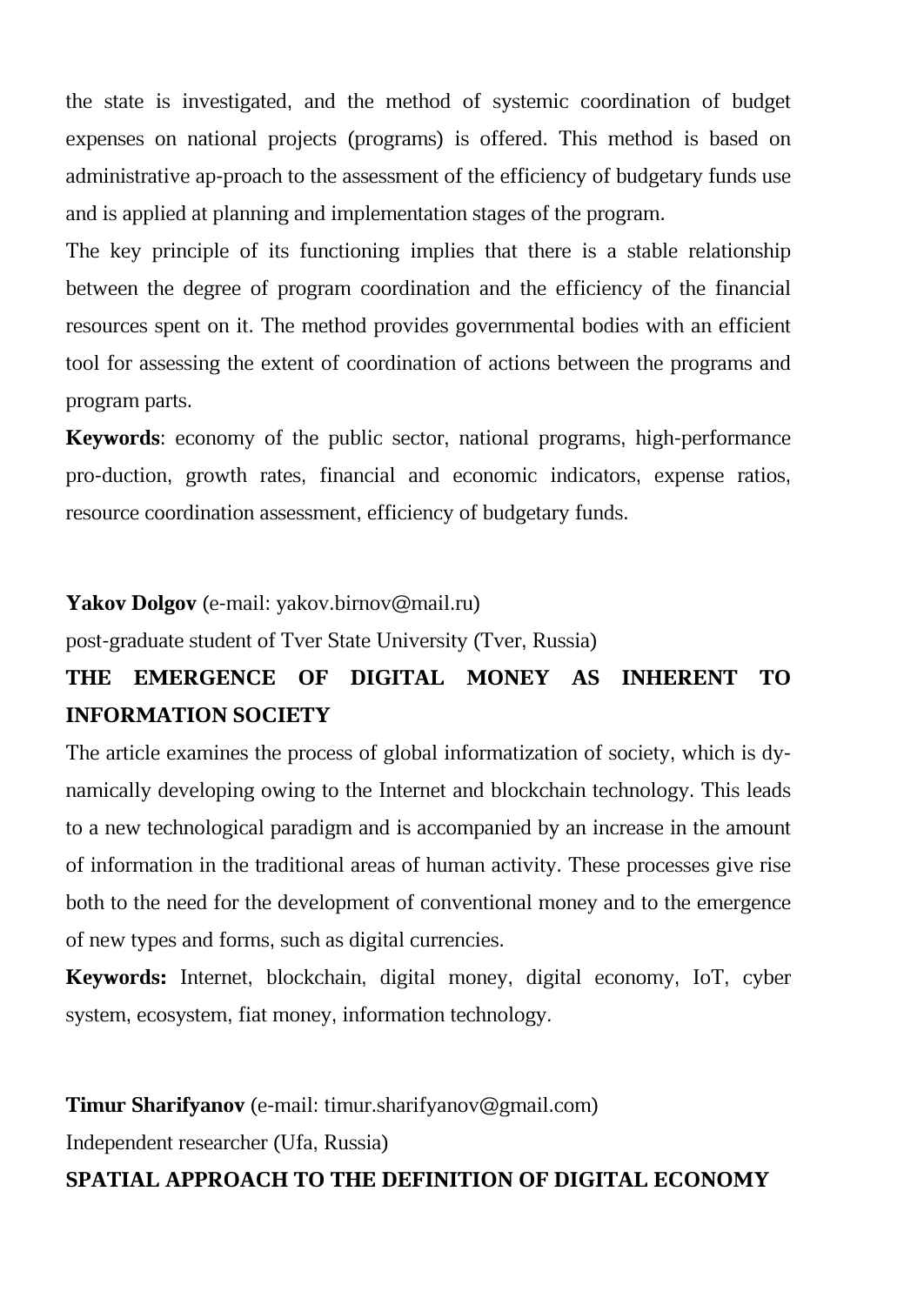The paper considers a spatial approach to the definition of the digital economy phe-nomenon. The author uses the methods of comparative and interdisciplinary analysis.

In the article a spatial-structural model of digital economy is proposed. The approach to designing such a model is infrastructurally determined and technologically neutral at the same time.

The spatial-structural model allows us to conclude that various spatial fragments of the national economic system have achieved different development stages. Such an economic system development stage depends on the availability and type of infrastructure. The paper justifies the criterion (i.e. the necessary condition) for the economic system transition to the digital stage of development, and the definition of "big data infrastructure".

The research results are suitable for the purpose of spatial planning of infrastructural elements.

**Keywords:** digital economics, digital infrastructure, institutional regional studies, dig-ital divide.

#### **Mikhail Zharikov** (е-mail: michaelzharikoff@gmail.com)

Ph.D.in Economics, Professor,

World Finance Department, Financial University under the Government of the Russian Federation (Moscow, Russia)

## **AN EMERGING NEW CURRENCY COMPETITION CHANNEL VIA THE DIGITAL YUAN**

The topic is time-relevant due to mass proliferation of digital currencies and clashes between the interests of government-owned (centralized) and privately owned (de-centralized) systems of currency, and also due to the need for financial control over the money issue, use and circulation in the context of total digitization.

The author researches the new direction of currency internationalization via a digital currency and digital payment systems as a supplementary element for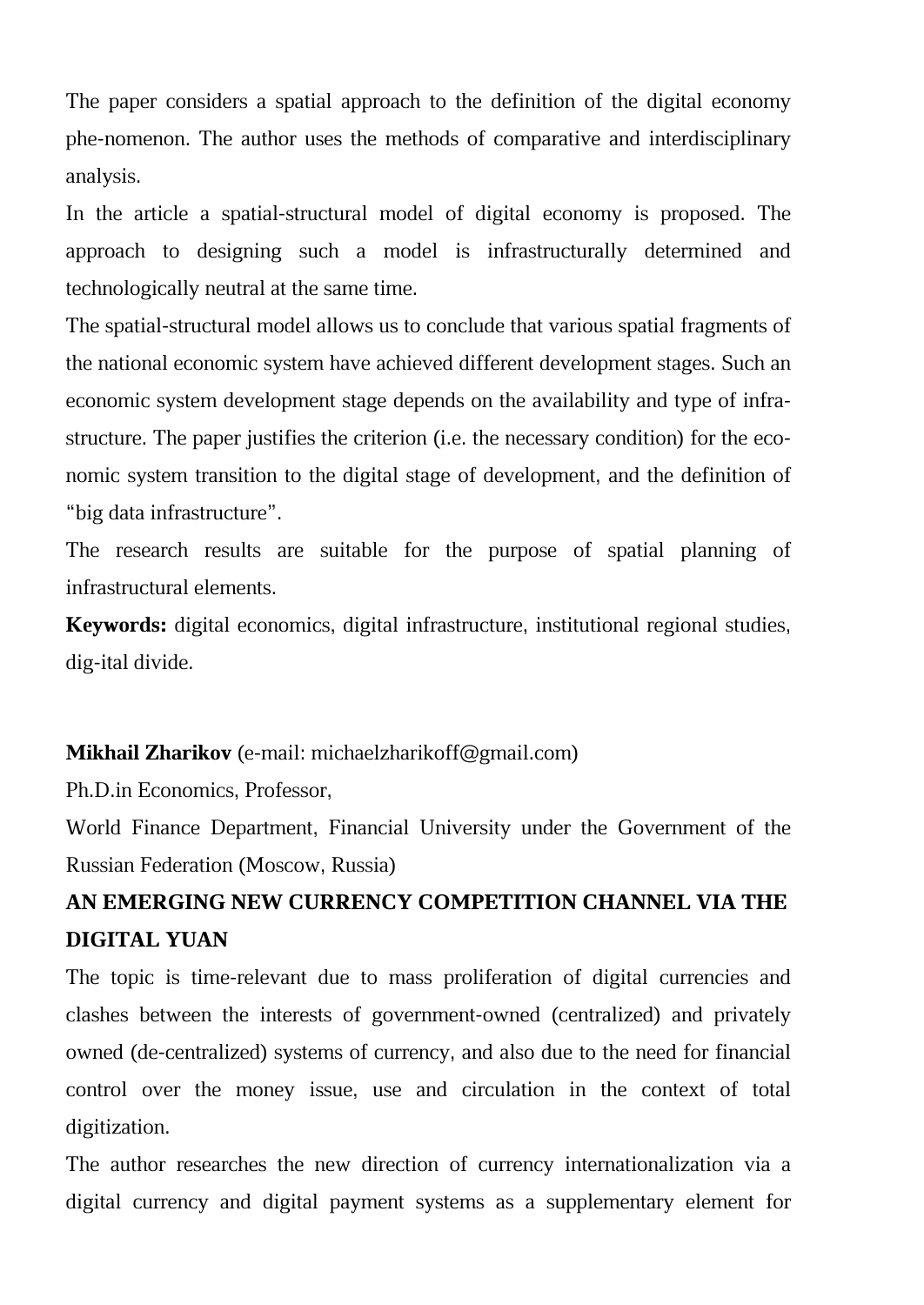stabilizing economic development, and particularly as a means of breaking through the regime of international sanctions. The article takes China's yuan as an example to show the present-day trends in the development of the world currency system based on the digital currency of a central bank.

**Keywords:** digital yuan, currency competition channel, payment infrastructure, chal-lenges of digitization in finance, currency internationalization, digital belt and road initiative, the area of currency collaboration, digital ruble, direct settlements, dollar- and yuan-centric monetary system.

#### **Sviatlana Adashkevich** (e-mail: sviatlana.adashkevich@gmail.com)

Doctoral Student,

Wroclaw University of Economics and Business, Doctoral School (Wroclaw, Poland)

## **AGRO-INDUSTRIAL COMPLEX OF BELARUS:**

### **ITS ROLE IN THE FORMATION OF THE COUNTRY'S GDP**

The article examines the theoretical and practical aspects of the place of the agroindustrial complex in the structure of the economy of Belarus and the methods of state administration of the agro-industrial complex. It is shown that the current prac-tice of analyzing the agro-industrial complex reflects reality only to a limited extent. This creates problems in assessing structural transformations, complicates the choice of "locomotives" of economic growth. Based on the results of the analysis of structural and dynamic transformations, correlations, a conclusion is made about the erroneous positioning of the agro-industrial complex as a factor in GDP growth and the need to change the policy in the agrifood sector.

**Keywords:** economic policy, agro-industrial complex, structure, management, analysis, problems, economic growth.

## **Sergey Bolshakov** (e-mail: snbolshakov@mail.ru)

Grand Ph.Doctor in Political Science, Professor,